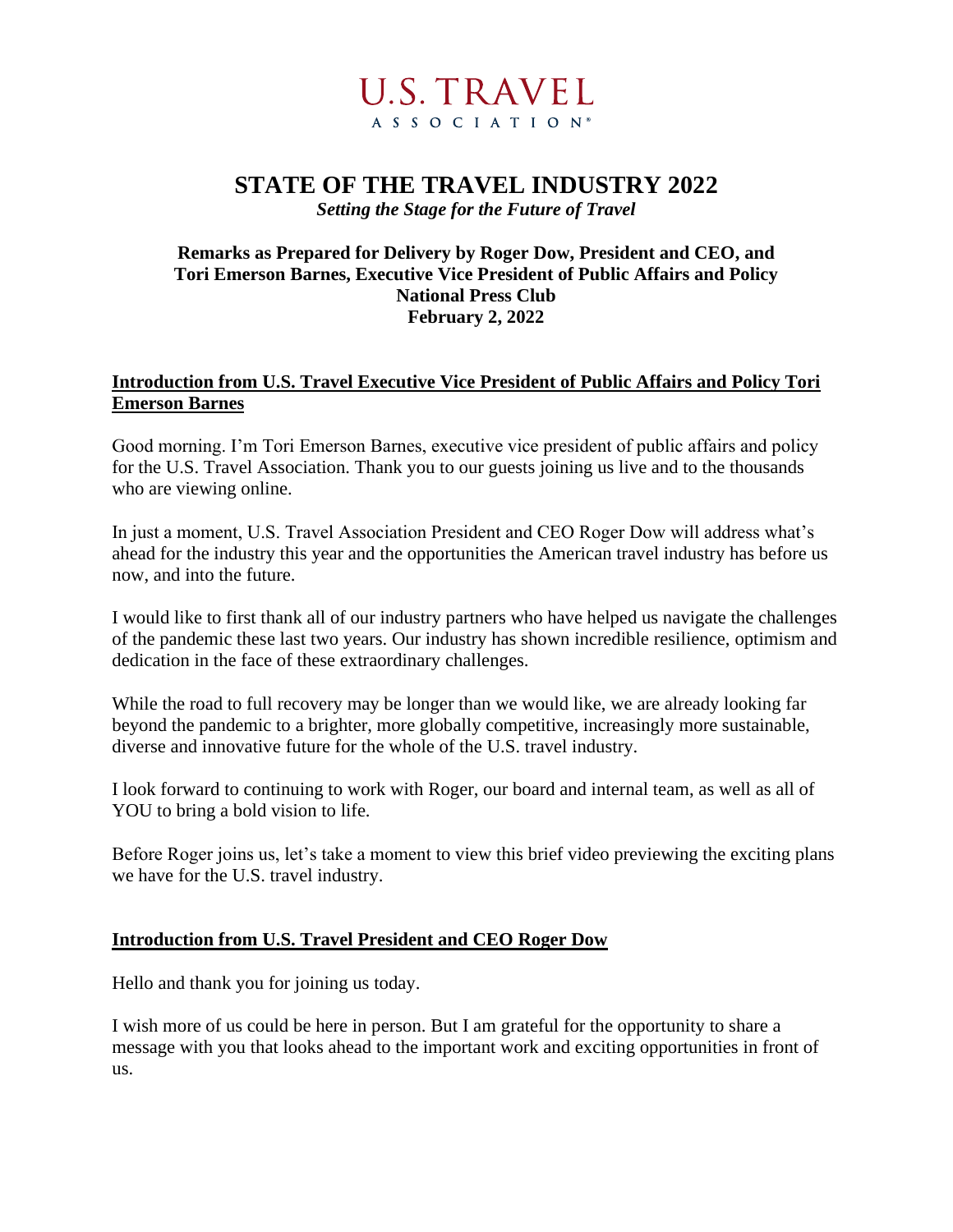The past two years tested our industry as never before. But we are recovering and building back to growth. Together, we are moving beyond the pandemic with our eyes on the future.

## **The industry's past successes**

But as many of you know, I will be stepping down as president and CEO of U.S. Travel in July.

I am optimistic about the coming years because I have seen what this industry is capable of. From adversity comes opportunity, from challenges comes growth. Always, in facing past troubles, the U.S. travel industry has displayed incredible resilience and unity and emerged stronger than before. The same is true today.

I have seen U.S. Travel's membership expand, and its advocacy grow. I have seen IPW evolve into one of the top events for the global travel industry – a driver of the U.S. economy and jobs. And I've seen the development of bold new initiatives like Brand USA, the Meetings Mean Business Coalition and Let's Go There.

Travel is an industry unlike any other. The passion of this industry is unparalleled. I know the next five, 10 and 20 years will be even better. But we must first address where we are today…

## **Current state of the industry**

We have made a lot of progress since March 2020. The domestic leisure travel segment has largely recovered. We saw a surge in travel demand after the deployment of vaccines last year.

Recent data from Destination Analysts found that more than 80% of Americans are excited to plan a vacation in the next six months. This is great news. We have come so far. The worst of the pandemic is truly behind us.

But there is still a lot of work ahead.

Through December, cumulative spending losses in travel spending totaled \$730 billion. More than 7% of all Leisure & Hospitality jobs remain lost. Professional meetings and events are still struggling to come back. Business travel makes up a significant portion of the overall travel economy. Without it, we cannot fully recover.

And international travel remains far below pre-pandemic levels. Economists estimate that domestic business travel and international inbound travel will not fully recover until 2024.

To ensure we have a strong rebound of international inbound travel, we are advocating for the passage of the Restoring Brand USA Act, which would provide emergency relief funding to the United States' destination marketing organization.

This will be especially important in rebuilding our global market share following the steep pandemic setback in inbound travel.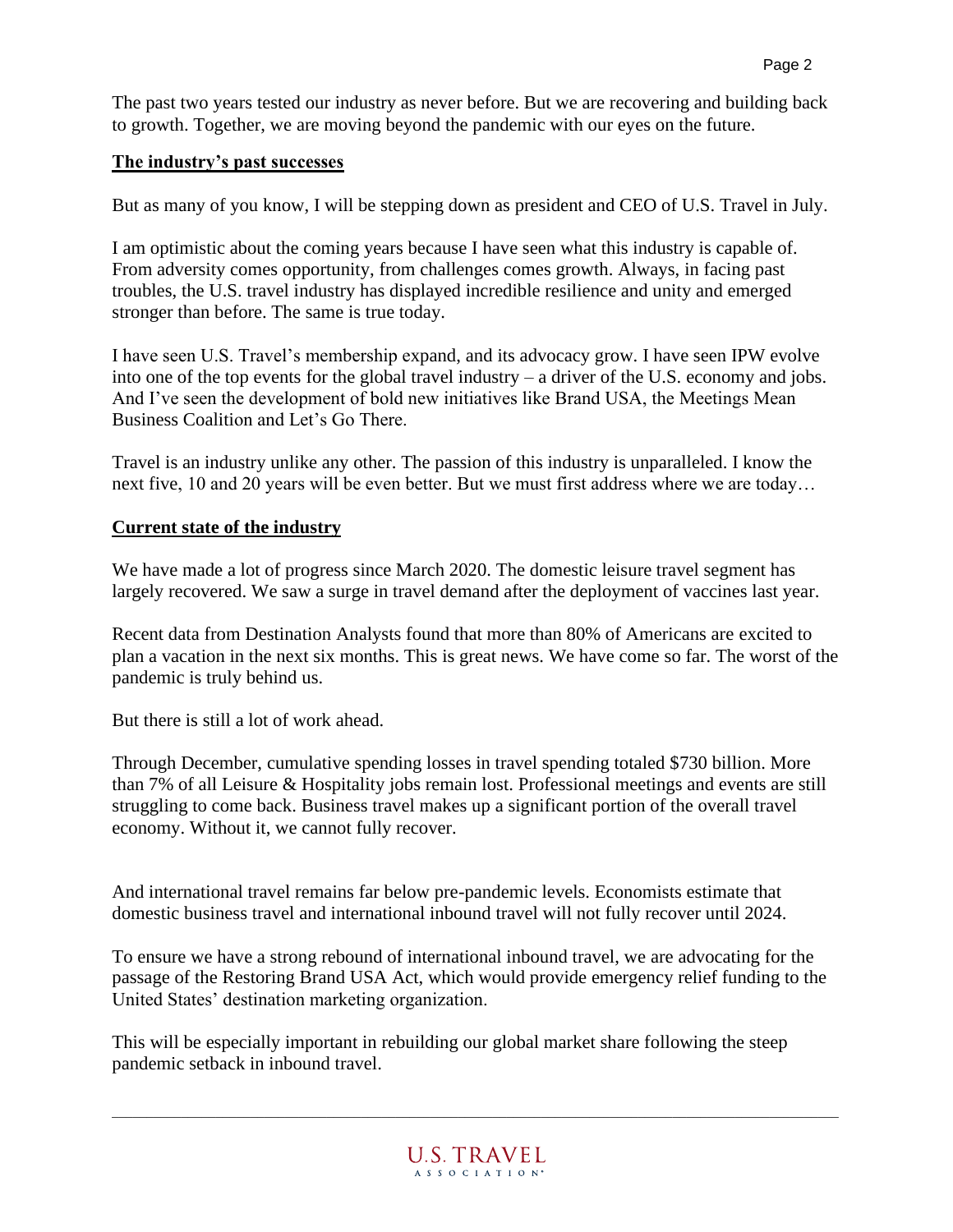Today, we are also calling on business leaders to take a REAL look at the importance of business travel—the opportunities that come from meeting face to face. The economic imperative to getting deals done, and the value employees place on being able to be together in person. Meetings can—and are—being done safely and we urge the business community to come back together again.

I think we will bounce back quickly but it will depend on others doing their part. We have a robust policy agenda and a clear strategy to revive America's travel industry, but Congress and the Biden administration must continue to work closely with the travel sector to help the industry bounce back quickly.

# **Key areas of focus for the association**

Today, I will highlight the main areas of focus that will drive the industry—and our association—in the months and years ahead.

- First, we'll discuss how we can strengthen the travel workforce and restore lost jobs.
- We will touch on travel facilitation and how we can create a more seamless and secure travel experience.
- We will highlight the steps we are taking to shape the future of travel mobility.
- We will discuss sustainability and how we plan to grow our industry responsibly.
- Finally, we will talk about diversity, equity and inclusion and how we can create a travel industry that works for and benefits **everyone**.

# **Workforce**

An immediate pressing need is to get people back to work. Businesses have jobs to fill, especially as we look ahead to the busy summer travel season. There are nearly 11 million job openings, with 1.7 million in Leisure & Hospitality alone.

Even as the economy has started to rebound, these jobs are not immediately getting filled. There are a variety of economic and personal reasons that have contributed to this situation.

Additionally, the continued restrictions and caps on temporary H-2B visas have severely hampered travel's recovery.

To address this, U.S. Travel is working with Congress and the administration and pressing for a higher cap on H-2B and J-1 visas, as well as advocating for faster visa processing times for lowrisk applicants.

But overall, we are taking a hard look at how our industry hires and how it recruits talent—to understand why jobs are not being filled by reframing the benefits and opportunities of a career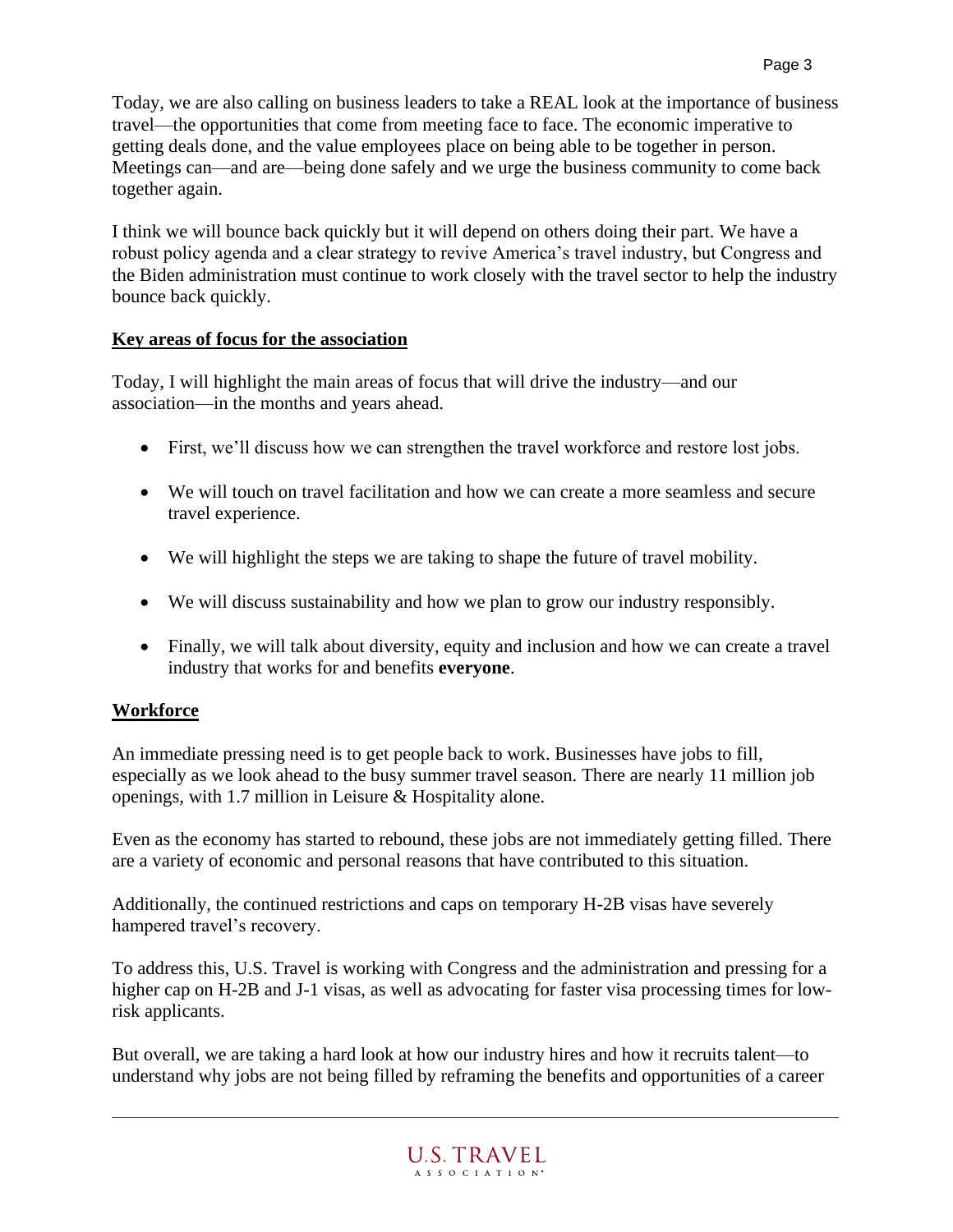in the travel industry. Working in our industry is an opportunity to see the country, and quite frankly, to see the world.

As a whole, we need to be more flexible with scheduling and do more to promote a work-life balance. Companies may need to consider providing workers with the essential skills and experiences that lead to successful and rewarding careers.

We can and must show candidates that this is a phenomenal industry to work in and that there are a lot of opportunities for advancement, career growth and so much more.

# **Facilitation**

Another key area of focus for the association is travel facilitation. We want to improve the overall travel experience from curbside to cruising altitude.

In the past few years, we've seen biometric technology expand rapidly. Biometric identification provides faster facilitation, greater accuracy, and a more secure travel environment. You can clear security checkpoints without slowing down.

This is one of the best ways to improve security and efficiency at the airport. We are calling on the federal government to expand biometric entry and exit systems to all ports of entry. To help move this critical technology forward, the federal government must set clear standards for privacy and security. Biometric data must be used for identification purposes **only**, and voluntarily.

In addition to biometrics, expanding trusted traveler programs and increasing TSA and CBP staffing is critical to a seamless travel experience.

But a seamless travel experience doesn't mean much if a large part of the world is unable to travel here. One of the biggest challenges facing the international inbound market is the excessive wait times for visa processing. Some markets have wait times over a year.

U.S. Travel has been working with Congress and the administration to reopen and staff consulates as quickly as possible. Doing so will help safely return millions of visitors to the United States.

Now, to talk more about some of the other issues we are working on to shape the future of our industry, I'd like to hand it back over to Tori Barnes, executive vice president of public affairs and policy.

# **Barnes on the association's long-term vision**

Thanks, Roger.

U.S. Travel is positioning our industry to emerge from the pandemic stronger and more resilient than ever before. We have a real opportunity to accelerate our work and make sure that we are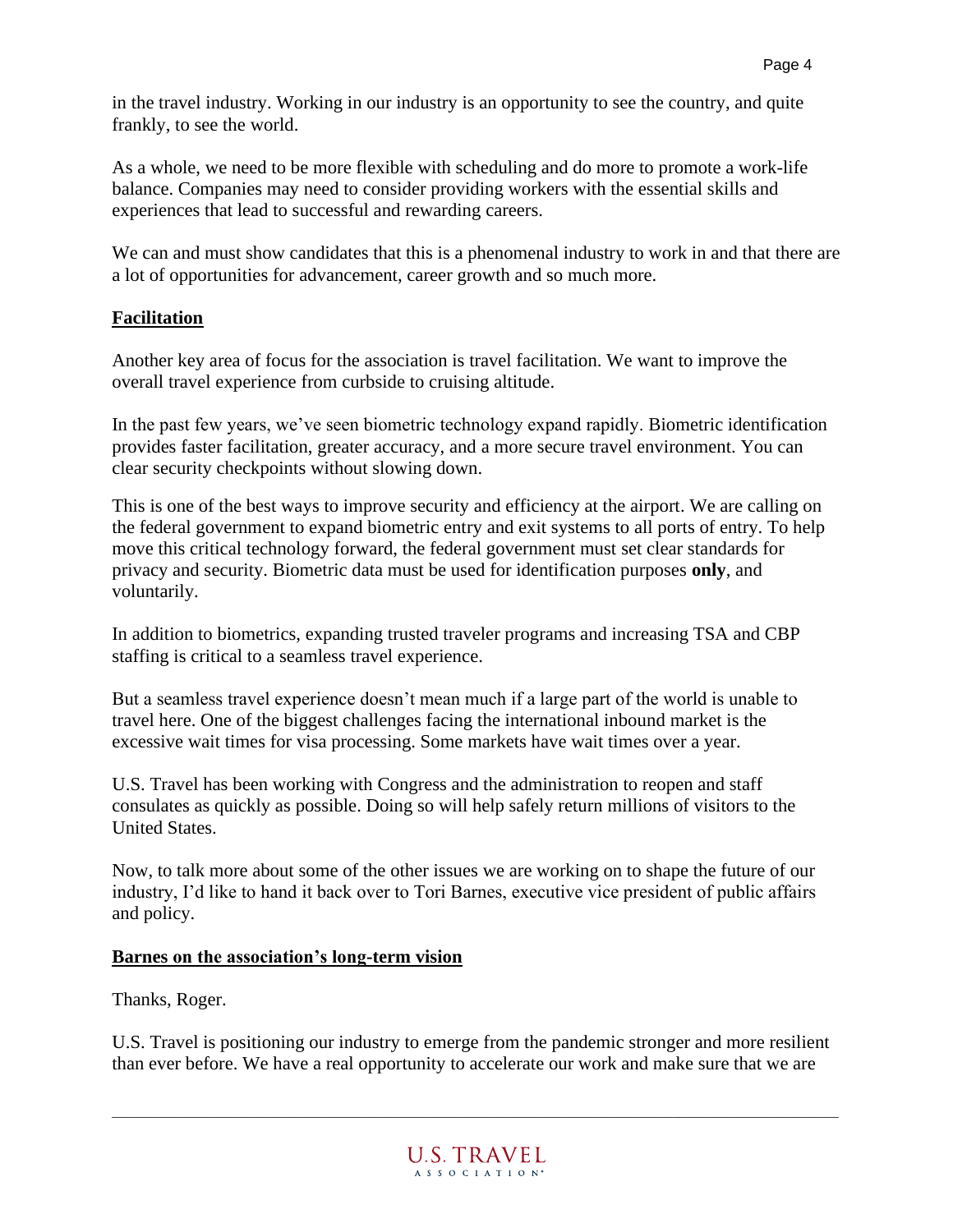equipped to meet the future of our industry in a world of rapidly evolving issues that span technology to sustainability and mobility.

Over the past two years, we have seen what happens when travel stands still: the negative impact that has had on our economy, the job losses that Roger mentioned, and the sadness when loved ones can't visit each other in person.

This time has also allowed us to look at what we can do to ensure our association is dynamic and prepared to meet new challenges.

We have grown and diversified our membership to ensure that every segment of our industry is represented by the association.

We have strengthened our relationships with industry-leading coalitions. Meetings Mean Business is now fully integrated with U.S. Travel Association, and we have forged a new partnership with Tourism Diversity Matters.

We have launched new, cutting-edge programs, such as the Future of Travel Mobility, which was held here in Washington for the first time last October and contemplates the critical intersection of travel, transportation and technology. We will also continue that conversation virtually through this year and again at an exciting, live event this September.

## **Future of travel mobility (Barnes)**

The Future of Travel Mobility event brought together global leaders in travel, transportation, and technology with government officials and policy influencers to engage on central issues impacting the future of travel mobility and the traveler experience.

These are the conversations that we not only need to have but highlight key areas where travel must have a voice—discussions that directly impact how people will travel in the future. These issues demand our leadership in a rapidly evolving world.

Key issues that we are focusing on include emerging technologies like the Hyperloop and highspeed rail, cities that are being designed to welcome travelers in sustainable ways in the future, and improving infrastructure in America's airports.

And with the passage of the infrastructure bill last year, we will now have a chief travel and tourism officer at the Department of Transportation with whom we can work to advance these priorities in conjunction with the National Travel and Tourism Office at the Department of Commerce.

#### **Sustainability (Barnes)**

Another issue critical to the future of travel is sustainability.

As Ed Bastian, President & CEO of Delta Air Lines, said at our Future of Travel Mobility event, we don't have to choose between *seeing* the world and *saving* the world: we can do both. There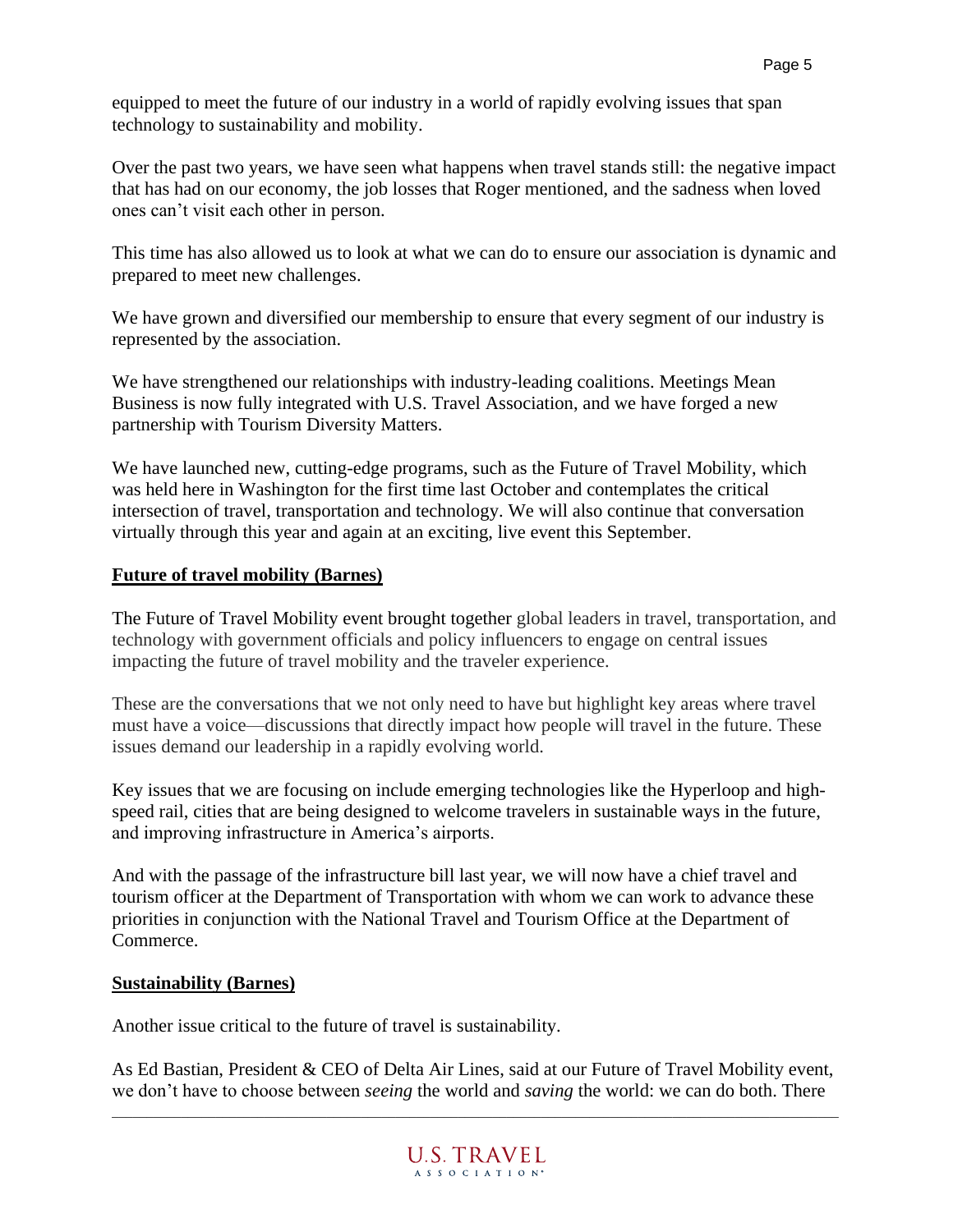are so many viable solutions that will make our industry more sustainable while also ensuring that customers can continue to travel and explore America.

First, with the majority of trips in America being taken by car, expanding electric vehicle infrastructure is the **only** way to truly make the travel industry sustainable.

We have made great progress on this front. The infrastructure bill that was signed into law last October included \$7.5 billion in funding to expand EV infrastructure. And the travel industry must play a leadership role in the deployment of this infrastructure to ensure that travelers don't have EV charging deserts but rather the opportunity to go anywhere and everywhere in this beautiful country. Automakers are making all-electric fleet commitments which will be realized sooner than most think. That's really good news for the environment. But our voice is important to ensure that travel businesses can be prepared and that travelers can get to any and every destination they may desire.

Another critical issue important to the future of travel includes sustainable aviation fuels. Many U.S. airlines have carbon emissions goals and additional commitments to enable a more climateconscious future.

U.S. Travel is working to ensure the federal government moves more quickly to facilitate the adoption of sustainable aviation fuels. This is crucial to growing our industry and protecting the planet, while also keeping customers at the forefront.

We will also continue to focus on our national parks and how new technologies and solutions can help preserve these treasures for generations to come.

The U.S. travel industry is incredibly proud of the work we are doing to lead on these issues and we'll continue to expand our work and better tell the story of how our industry is already doing so much.

#### **Diversity, Equity and Inclusion (Barnes)**

Finally, an important area of focus for U.S. Travel is diversity, equity and inclusion.

We live in one of the most diverse countries on earth. U.S. Travel believes our industry should champion and celebrate that…and that our workforce should be representative of our diverse populace.

At the end of last year, U.S. Travel launched a new partnership with Tourism Diversity Matters, a coalition of industry leaders that are working to increase diversity across all sectors of travel.

This move will strengthen the association's focus and support of the industry on issues related to diversity, equity and inclusion, and provide our members with greater access to Tourism Diversity Matters' subject matter expertise.

This is especially important as we rebuild our workforce. This partnership will help to foster greater diversity across all facets of the industry, including leadership positions.

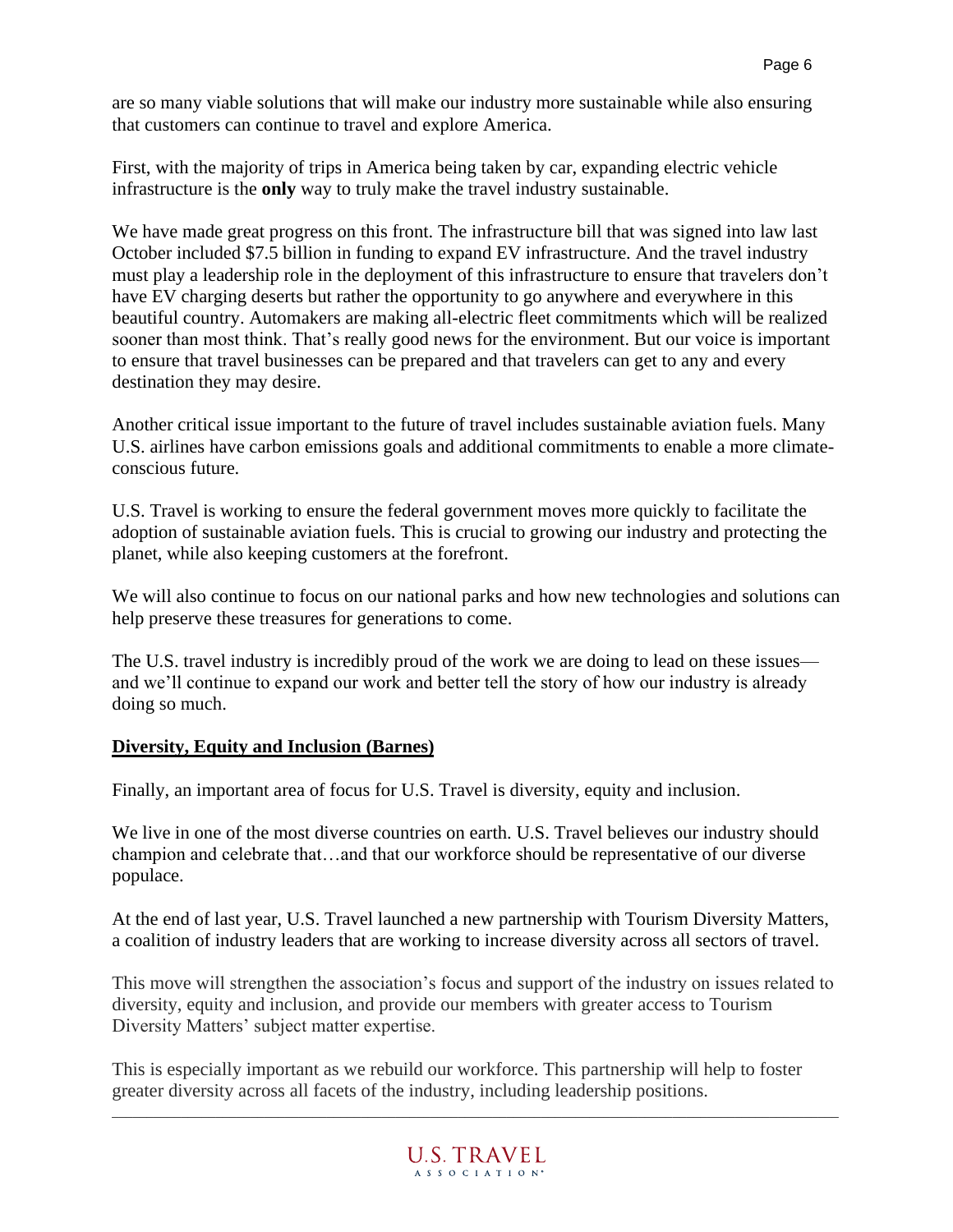U.S. Travel is also supporting other programs to increase diversity and upward mobility throughout the industry.

## **Barnes introduces Christine Duffy, president of Carnival Cruise Line and U.S. Travel's national chair**

We have a lot of work ahead of us, but we believe in our vision and the collective strength of this industry. Together, I know that we will accomplish truly incredible things over the months and years to come.

Before I turn it back over to Roger, I'd like to take a moment to recognize all that Roger has accomplished in his 17 years at U.S. Travel. To speak more about all of the contributions Roger has made to our industry, I'd like to introduce Christine Duffy, President of Carnival Cruise Line and chairman of U.S. Travel's board of directors.

## **Duffy on Dow's accomplishments**

Thank you, Tori. I am happy to be here today to be a part of this discussion about the outlook for the travel industry, which is so important to the U.S economy at large.

But I'm especially pleased to be able to say a few words about Roger, who has become synonymous with the travel sector here in Washington. I have known Roger for many years and have enjoyed working with him more closely this past year as national chair. When I took over as chair last year, one of my top priorities was to ensure all sectors of travel were able to recover evenly.

Roger shared this priority. It was important to all of us that he stay on as president and CEO as we moved from crisis to recovery phase. He knew there was still so much work to do., and we knew he was the right person to help us.

Over nearly two decades, Roger has led U.S. Travel to a position of influence and respect in Washington and beyond, a powerful advocacy organization with a diverse membership base that represents all segments of travel.

Roger was a leader in the development of Brand USA, which has driven millions of new visitors to the United States since its inception. He recognized the critical value of professional meetings and events and led the founding of the Meetings Mean Business Coalition from a moment of adversity.

Roger has always possessed a unique ability to see the big picture. He sees beyond the short-term problems to the long-term opportunities. No idea is too big.

This vision has led to a more cohesive travel industry—one that was dynamic and adaptive enough to handle the worst crisis of our lifetimes. U.S. Travel Association is now a major player in Washington and has the ability and vision to affect real, substantial change. Travel is rightly